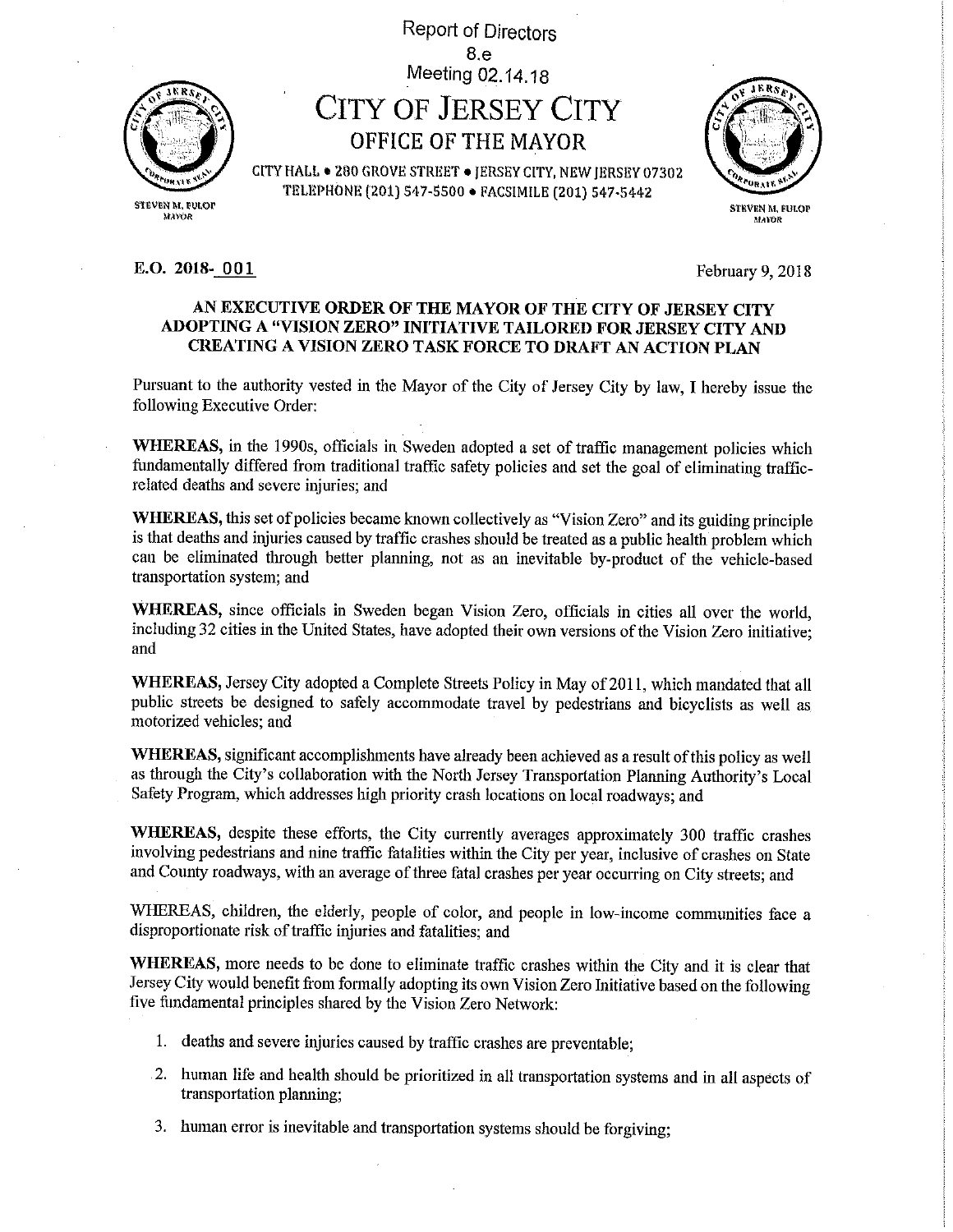- 4. transportation planning should focus on systems-level changes above influencing individual behavior; and
- 5. speed is the single most important factor in crash severity.

WHEREAS, a commitment to Vision Zero will also create opportunities to invite meaningful community engagement, including communities that historically have been underserved, as well as collaboration between relevant governmental agencies.

NOW THEREFORE, pursuant to the authority vested in me by law as Mayor of the City of Jersey City, I hereby issue the following Executive Order formally adopting the Vision Zero Initiative and creating a multi-disciplinary Vision Zero Task Force to lead the planning effort and draft an Action Plan.

## A. Adoption of a Vision Zero Initiative tailored for Jersey City

The City of Jersey City formally adopts the Vision Zero Initiative with the goal of eliminating traffic fatalities and severe injuries on Jersey City roadways by the year 2026.

#### B. Creation of a Vision Zero Task Force

There is hereby created a Vision Zero Task Force which shall draft a Vision Zero Action Plan within one (1) year from the date of this Executive Order for the Municipal Council's consideration.

### C. Duties of the Vision Zero Task Force

The Task Force shall:

- 1. Publish a Vision Zero Action Plan which shall provide policy makers with a comprehensive proposal to eliminate traffic fatalities and severe injuries on Jersey City roadways within seven (7) years and which shall propose both short-term and long-term data-driven strategies complete with measurable goals;
- 2. Develop assurances against racial profiling and targeting as it pertains to Vision Zero enforcement and to ensure that communities of color, the Department of Public Safety, and community leadership are included in the decision-making and development of enforcement plans or policies;
- 3. Solicit information and input for the Vision Zero Action Plan from the public;
- 4. Report quarterly on the Task Force's findings and progress; and
- 5. Create a public website which shall include crash data and provide regular updates on the Action Plan's progress as well as provide a feature to solicit feedback from the public on traffic safety concerns.

#### D. Membership, Terms and Removal

1. The Vision Zero Task Force shall consist of thirteen (13) members, including the Director of Traffic & Transportation from the Division of Engineering, Traffic & Transportation and the City's Senior Transportation Planner from the Division of Planning, who shall serve as Co-Chairs of the Task Force.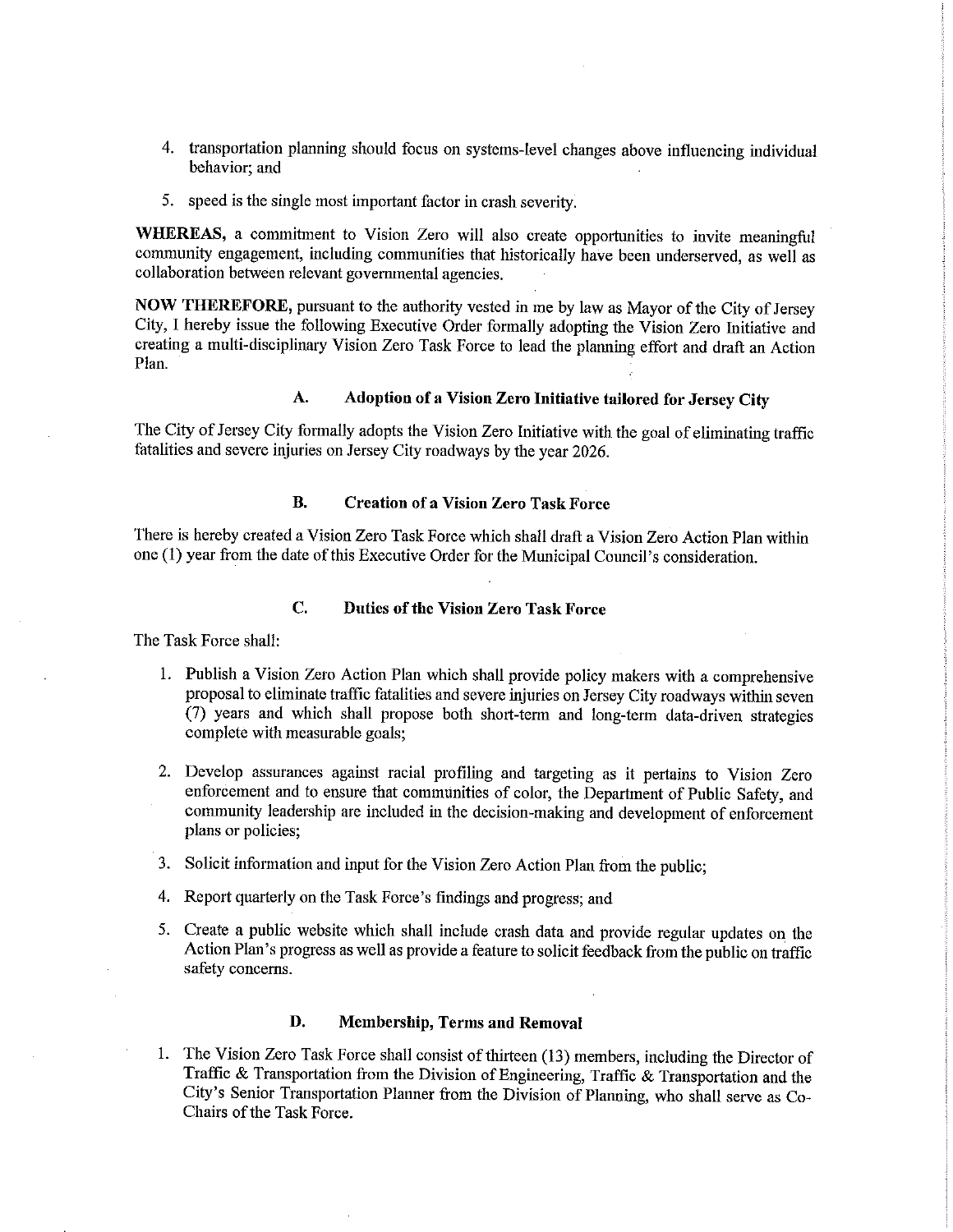In addition the task force shall consist of the following members:

The Corporation Counsel or his or her designee;

The Chief of Police or his or her designee;

The Chief of the Division of Fire or his or her designee;

The Director of the Department of Public Works or his or her designee;

The Director of the Department of Health & Human Services or his or her designee;

The Director of the Division of Engineering; or his or her designee;

The Director of the Division of Parking Enforcement; or his or her designee;

The Mayor or his designee;

A representative from Bike JC, the primary Jersey City bicycle safety organization;

A representative from Safe Streets JC, the primary Jersey City pedestrian and traffic safety organization; and

One representative for all schools in Jersey City.

- 2. The Vision Zero Task Force shall expire after one year following the issuance of this Order and it shall be renewable at the option of the Mayor. All the members shall be appointed by the Mayor and shall serve for aterm of one (1) year. Vacancies created by resignation or otherwise shall be filled by the Mayor for the completion of the term.
- 3. All members of the Task Force, with the exception of the Co-Chairs, shall serve at the pleasure of the Mayor and can be removed from the Task Force by the Mayor at any time and for any reason.
- 4. The Task Force shall meet at least once every quarter at a time fixed by the Chairpersons. The Chairpersons may call special meetings as necessary.
- 5. The meetings shall not be subject to the Open Public Meetings Act.

#### E. Clerical and Technical Assistance

For the purposes of effectuating the goals of this Order, the Co-Chairs shall have the authority to create a budget, subject to the approval of the Mayor and Municipal Council, to meet the material needs of the Task Force. The Co-Chairs shall be empowered use their staff and resources to provide for the clerical and technical needs of the Task Force.

### F. Cooperation with City Departments and Agencies

The Division of Engineering, Traffic & Transportation and the Department of Public Safety and all City departments and agencies shall cooperate with the work of the Task Force to the degree possible and permitted by law.

#### G. Effective Date

This Order shall be effective immediately. It shall be kept on file in the Offices of the City Clerk and the Business Administrator and it will also be made available to the public upon request.

Very truly vours